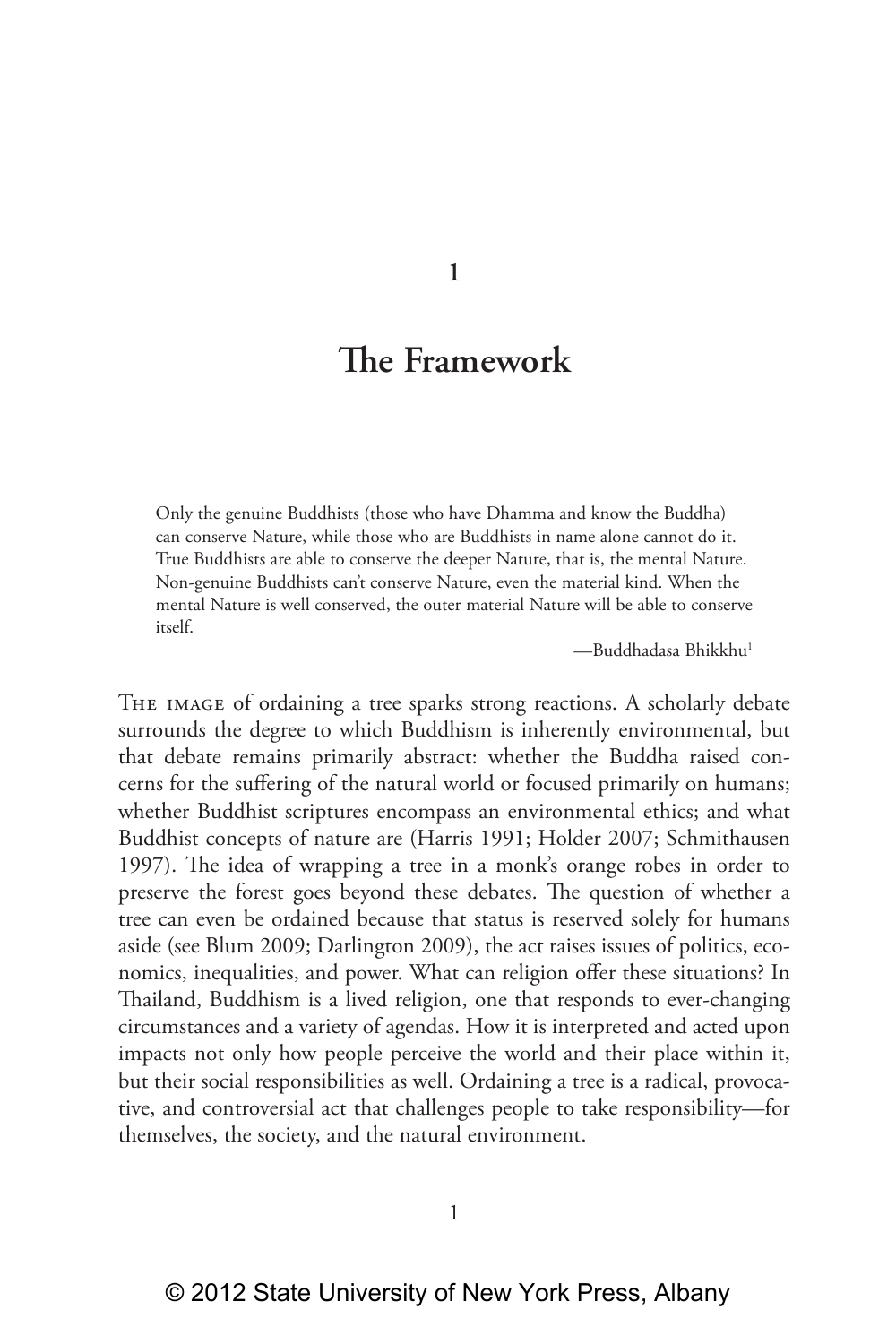Environmentalism captured the Thai imagination in the latter half of the twentieth century. While the issues involved ranged from urban pollution to hydroelectric dams to resource depletion, nothing seemed to occupy the growing environmental movement more than deforestation. What happens to trees is part of a much larger, complex problem, but trees matter.<sup>2</sup> They are tangible reminders of the power of the natural world, homes for not only birds, monkeys, and tigers, but, in the Thai world, spirits as well. And they symbolize the predominant religion in the country, Buddhism, because of the Buddha's intimate relationship with trees: He was born in Lumbini grove, enlightened under a bodhi tree, and physically passed (*parinibbana*, Pali) under a grove of sal trees. Not all trees are sacred, but they have come to embody the debates, struggles, successes, and failures of environmentalism in Thailand, particularly the efforts of a small number of Buddhist monks engaged in conserving forests, protecting wildlife, and changing the imbalance of negative effects of resource degradation and livelihood choices.

Five images of sacred trees encapsulate the evolution of what has become a Buddhist environmental movement in Thailand. The first is of the numerous trees with colorful cloths tied around their trunks (Plate 1). They are usually found in temple compounds but exist quietly in other auspicious sites across the country. Little notice is taken of them as Thai Buddhists proceed about their daily lives. They are just there.

The second image occurs in a dark forest (Plate 2). A Buddhist monk reaches around a moderately sized tree, tying an old orange robe with no fanfare. He utters a quiet incantation, but not loud enough for observers to hear. Nearby a small number of lay villagers do the same, marking trees throughout the forest as valuable to someone.

Far more conscious and conspicuous is the image of twenty monks seated near a large tree in the mountains of Nan Province. The monks chant, connected with each other and the tree by a white thread that conveys sanctity from the words to the tree. Shortly thereafter two monks wrap a tightly twisted orange robe around the wide circumference of the tree (Plate 3). The act is documented by multiple photographers, and witnessed by more than two hundred people—villagers, nongovernmental workers, and academics. A sign nailed to the tree reads, "*Tham lai pa khue tham lai chat*," which can be translated as "To harm the forest is to harm life," or alternatively, "To harm the forest is to harm one's future lives," or "the nation" (Darlington 1998, 10).

Henry Delcore provides the fourth image through his description below, the setting of a tree ordination performed in 1996: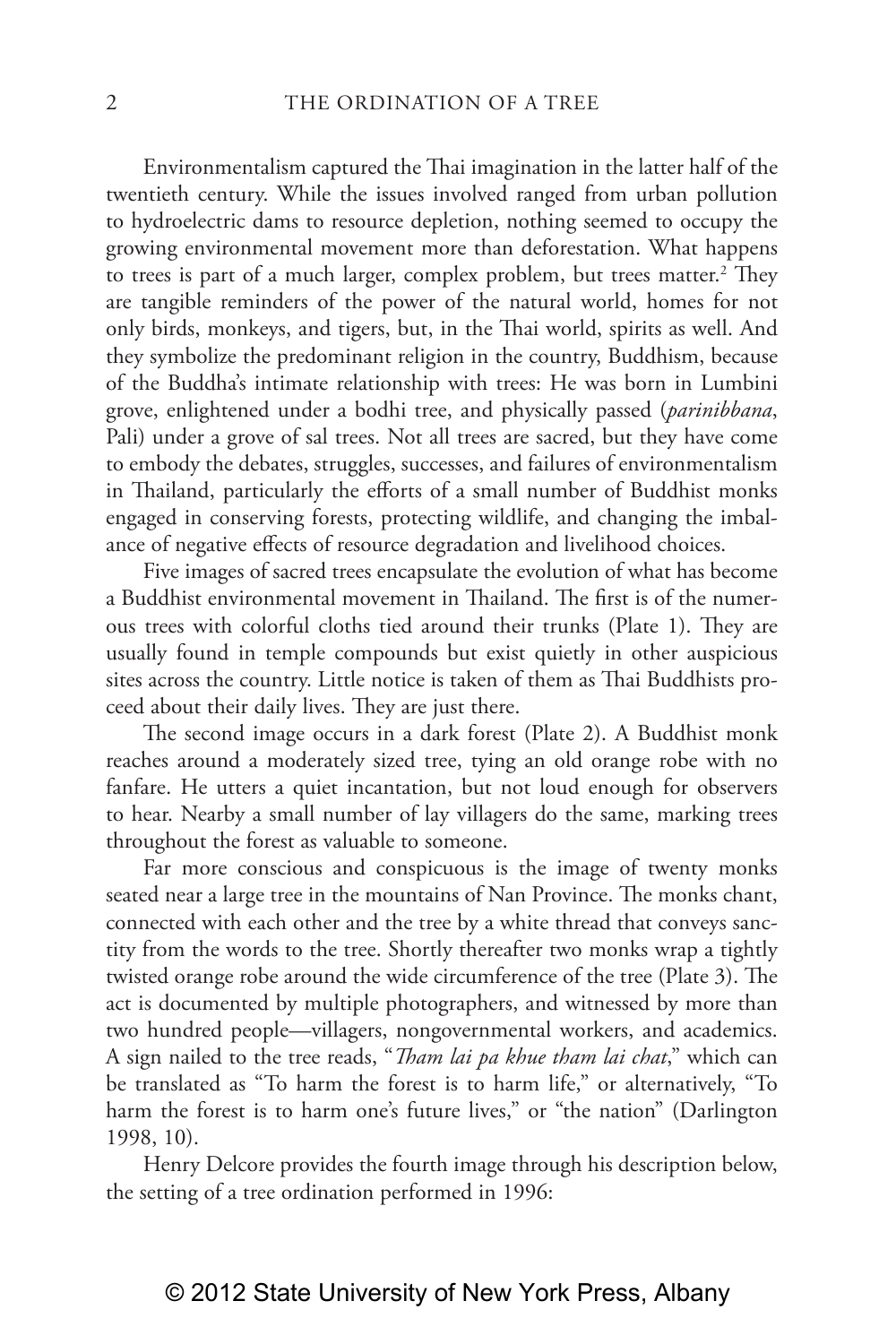The focus of the ritual space was the altar at the front of the clearing, a tiered structure of carved wood tables four feet wide and five feet tall, the lower levels occupied by candles, flowers and incense, the top level by a foot-tall Buddha image. To the right of the altar stood an easel with a photo portrait of the King, set about level with the Buddha image. To the left of the altar was a folding table with the microphone for the public address system, where speakers stood to address the crowd later in the day. Directly to the right of the altar were chairs for the monks, who had not yet arrived. Eventually, another cluster of chairs formed near the monk section and would be occupied by the local officials and other honored guests in attendance; the villagers sat on mats on the ground. . . . Each ordination made use of a primary cloth marked by the kanchanaphisek symbol [the seal of the current Chakri Dynasty], which was tied to the "mother tree," the largest tree in the area. A large number of smaller, unmarked cloths, all the saffron color of monks' robes, were also tied by participants to trees in the area. A saay sin—a white string used in many Thai rituals to symbolically bind together the khwan—had been tied to the Buddha image on the altar, and ran around the entire clearing area, encompassing the participants. (Khwan is a kind of soul stuff possessed by both animate and inanimate entities.) Over the altar, a twenty foot long banner announced the formal title of the forest ordination program: "Program for the Community Forest Ordination of 50 Million Trees in Honor of the King's Golden Jubilee." (Delcore 2004b, 11–12)

The last image is the most recent, although forms of all the others continue to this day. Three beautiful, young Thai women pose holding a monk's robe around a large tree (Plate 4). Behind them a few other wrapped trees can be seen, but no other context identifies the place or the smiling women. The caption of this newspaper photograph reveals the women as contestants in the 2010 Miss Thailand Universe contest in Kamphaeng Phet Province ("Beauty Contestants Ordain Tree" 2010).3

All five images represent tree ordinations in Thailand. All but the first occurred since the late 1980s. The tree ordination—the ritual described in all but the first image—is the quintessential symbol of the Thai Buddhist environmental movement. Since the late 1980s a small number of monks have performed these rituals in which they consecrate a tree and the surrounding forest to bring attention to environmental problems, especially concerning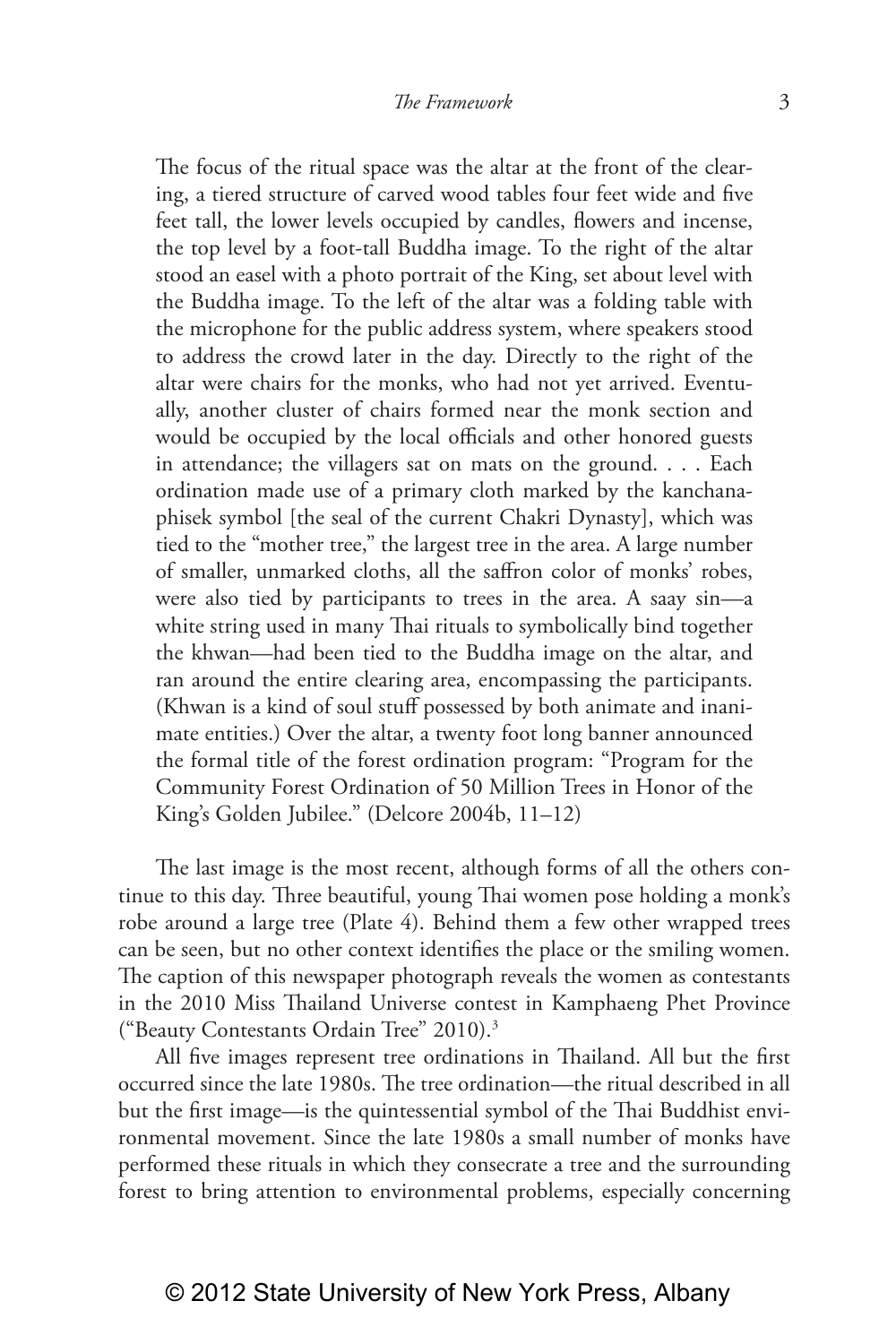the forests and water, that make life difficult for Thai villagers, and by implication, for the nation as a whole. The rituals and the trees wrapped in orange robes remind villagers of their dependence on the forest for their livelihoods—food, materials for daily life, and water. As monks depend on the laity for their material needs, so too the forest depends on the people who live around it for preservation. People can either protect the forest or cut it down. Monks concerned with the consequences of the latter use the image of ordained trees to encourage people to do the former.

The movement is not about trees per se, but the monks and the people with whom they live and work who must deal with the direct consequences of environmental destruction. In fact, the monk credited with performing the first tree ordination did not intend to ordain a tree. He performed a ritual to consecrate a forest and seedlings for reforestation to raise awareness of people's dependence on them and to object to deforestation occurring due to logging. The villagers who participated referred to the seedlings as "ordained trees" (*ton mai buat*), thereby coining the term that has come to identify a broader movement. Buddhist environmentalism is only one aspect of a larger, vibrant environmental movement in Thailand comprised of many interpretations and goals, a movement that Hirsch (1996, 15–16) describes as "a multi-faceted discourse that deals with key social, economic and political issues, including questions of control over resources by empowered and disempowered groups."

The different manifestations of the "ordained tree" in the images above represent change in the forms, meanings, and control of the Buddhist environmental movement. They illustrate a general progression from an understated belief in spirits and honoring of the Buddha to ritual and symbolic invocation of the Buddha's teachings to protect the forest and the humans who depend on its resources, often in a manner that criticizes the direction of state-led economic development. The ritual eventually became associated with the king and the state, and even incorporated within popular culture, limiting the sanctity of the ritual in some cases while claiming its moral implications. At the same time, environmental monks continued to perform tree ordinations for their own, non-state projects. Some incorporated new approaches or shifted their focus to a more local rather than national level, countering the appropriation of their symbolic action. Behind these images lies a set of interrelated and contested discourses: of how Buddhism can and should be used in the modern, social world; of the goals of environmentalism and the relationship between humans and the natural world; of the meaning of "development," and the related tensions between material growth and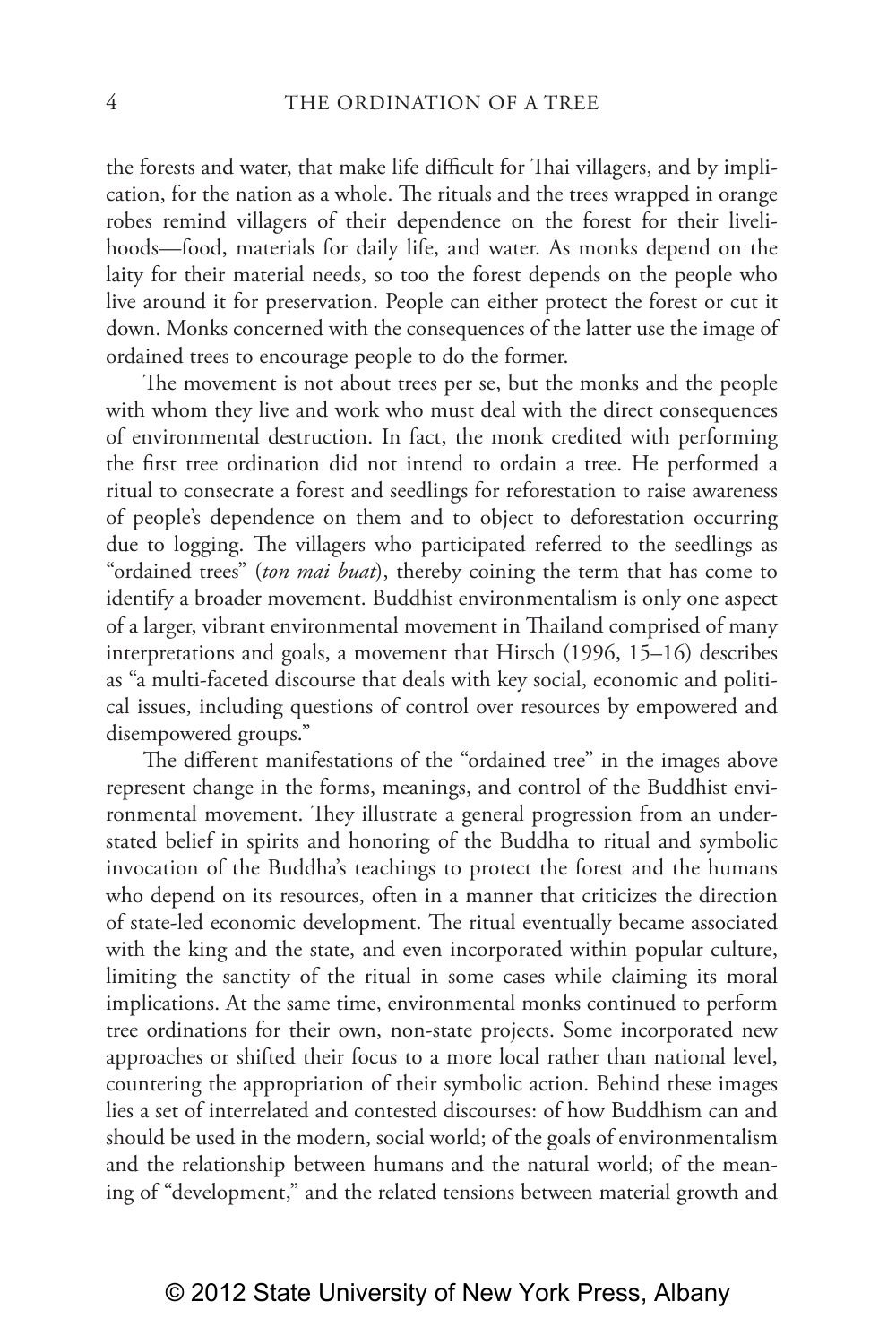#### *The Framework* 5

spiritual progress as measures of improving the lives of Thai citizens; $^4$  of concepts of power and knowledge, and the construction and appropriation of new forms of knowledge, including interpretations of Buddhism itself.

This book is the story of the Thai Buddhist environmental movement, the monks involved, and the debated meanings underlying their actions. I look at the movement historically to place it into its larger context of socially engaged Buddhism in Thailand as monks responded to social, political, and economic changes that impacted people's perceptions and practice of the religion. Socially engaged Buddhism, a phrase coined by the Vietnamese monk Thich Nhat Hanh, refers to the active use of the religion and its teachings to address social issues, such as violence and war, economic development and inequalities, gender issues, and environmental degradation. I witnessed the rise of environmental Buddhism in Thailand in connection with other forms of socially engaged Buddhism.

Although a few monks first explicitly engaged in environmental issues in the 1980s, monks have been involved in social and political issues in diverse ways throughout Thai history. The sangha (the order of monks) formed onethird of the triad of Buddhist society—the sangha, the monarchy, and the laity. In Theravada Buddhist societies in particular the sangha and the monarchy supported and legitimated each other. Some monks challenged this system, either by removing themselves from the influence and control of the king to practice an austere lifestyle in remote forests, or, in the case of a small number of millenarian monks in Northeast Thailand and Burma, leading unsuccessful uprisings against the state (Ishii 1975; Keyes 1977). Other monks have been used by the state to promote its agendas, such as the forest monks in the early twentieth century who enabled the central state in Bangkok to expand its influence into peripheral regions, especially in the Northeast (Tambiah 1996, 1984; Kamala 1997; J. Taylor 1993a). In the 1960s, Field Marshall Sarit Thanarat created Buddhist community development and missionary programs, Thammathud and Thammacharik, to push his economic development ideas and concepts of national identity into remote and border regions through the participation of monks (Ishii 1986, 115).

The monks with whom I am concerned here fall into another category of social activism. They do not support the state's objectives, and usually criticize the negative impacts of many state policies on rural people.<sup>5</sup> In particular, as I conducted my initial research on the rural development work of a high-ranking monk in northern Thailand in the mid-1980s, I realized the links between independent "development monks" (*phra nak phatthana*) and the criticisms of state-led development and modernization that these monks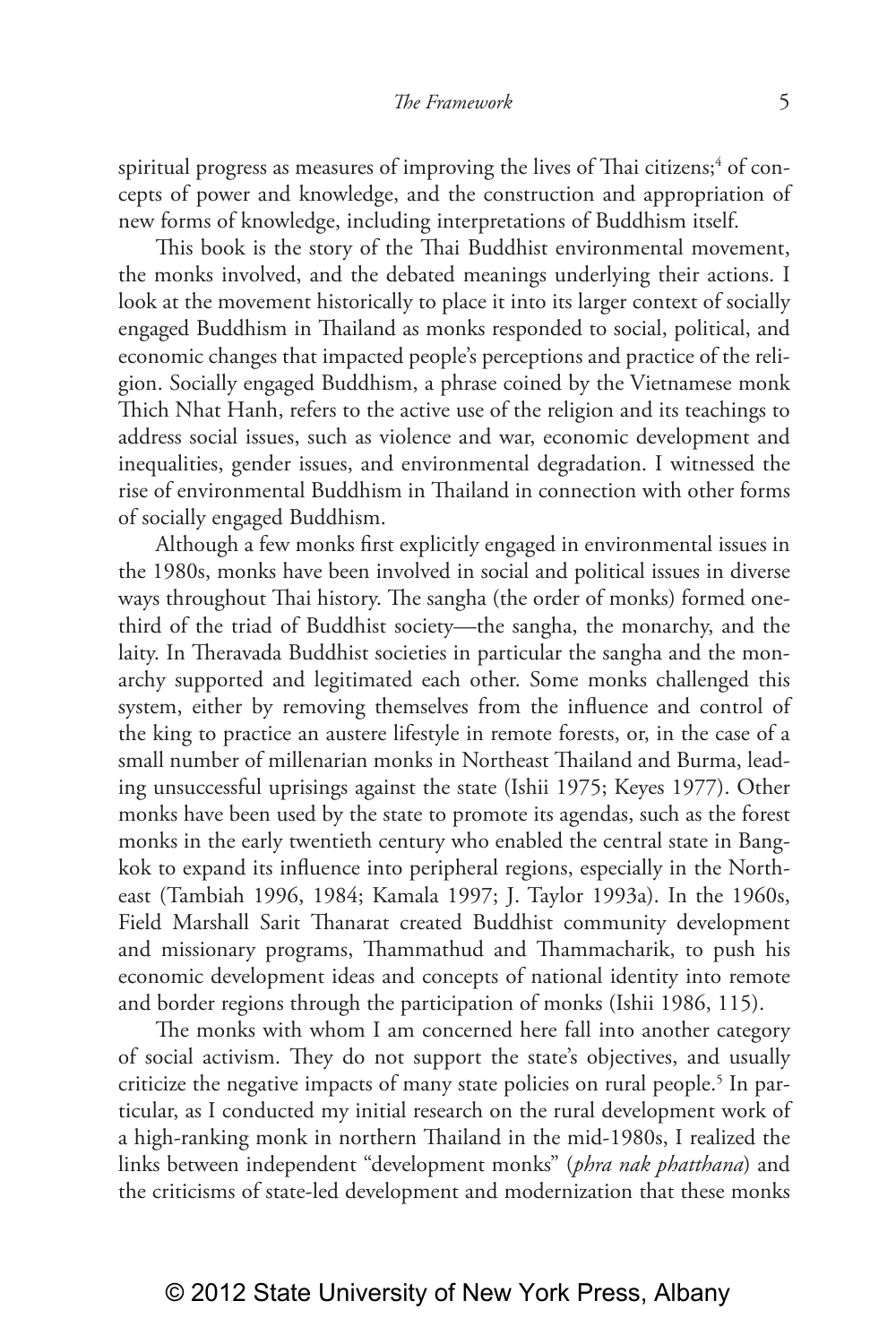articulated, with the "environmental monks" (*phra nak anuraksa thamachat*), those monks who focused on the effects of environmental changes (humanmade) on people's lives. Both groups—even as the label "group" may be a misnomer because of the fluidity of these movements—took on political issues surrounding the direction of Thai society and economy. They did not aim to engage in politics directly, with a couple of exceptions, but through their interpretations of the causes of suffering faced by the lay people they served they saw it as their responsibility as monks to raise questions and challenge the power of political and business interests. They struggled against the power of greed, anger, and ignorance (the root evils in Buddhist teachings), but also the dominant social views and agendas (i.e., concepts of consumption and accumulation) grounded in those attitudes. Ultimately, development and environmental monks use and reframe religious practice and interpretations to legitimate not the government, but local people—those who usually have no power.

#### **Engaged Buddhism and the Environment**

The main goal of Buddhism is to relieve suffering. Suffering (*dukkha,* Pali) has a specific meaning in Buddhism. The leading Thai scholar monk, P. A. Payutto, defines dukkha as "suffering; misery; woe; pain; ill; sorrow; trouble; discomfort; unsatisfactoriness; problematic situation; stress; conflict" (1985, 380–81). The concept lies at the heart of the Four Noble Truths, a central set of Buddhist principles: There is suffering; There is a cause of suffering; There is a cessation of suffering; The path to the cessation of suffering is the Eightfold Path (Payutto 1985, 181).<sup>6</sup> The philosophical concept involves mental dissatisfaction as much as physical pain and the attachment to a concept of self. The distinctions between philosophical Buddhism and socially engaged Buddhism lie in how suffering is interpreted and the actions taken to relieve it. Buddhists have always addressed suffering as a philosophical, spiritual, and metaphysical state of being; socially engaged Buddhists add to this list social, political, and economic forms of suffering. In addition to the philosophical extinction of suffering (*nibbana,* Pali, or "enlightenment"), engaged Buddhists work to end suffering in the here and now, targeting the social, political factors that affect people's lives, especially those who have little or no power in society. They see social justice as crucial to being Buddhists.7

The term *engaged Buddhism* is attributed to Thich Nhat Hanh. During the war in Vietnam in the 1960s, he used Buddhist principles to work for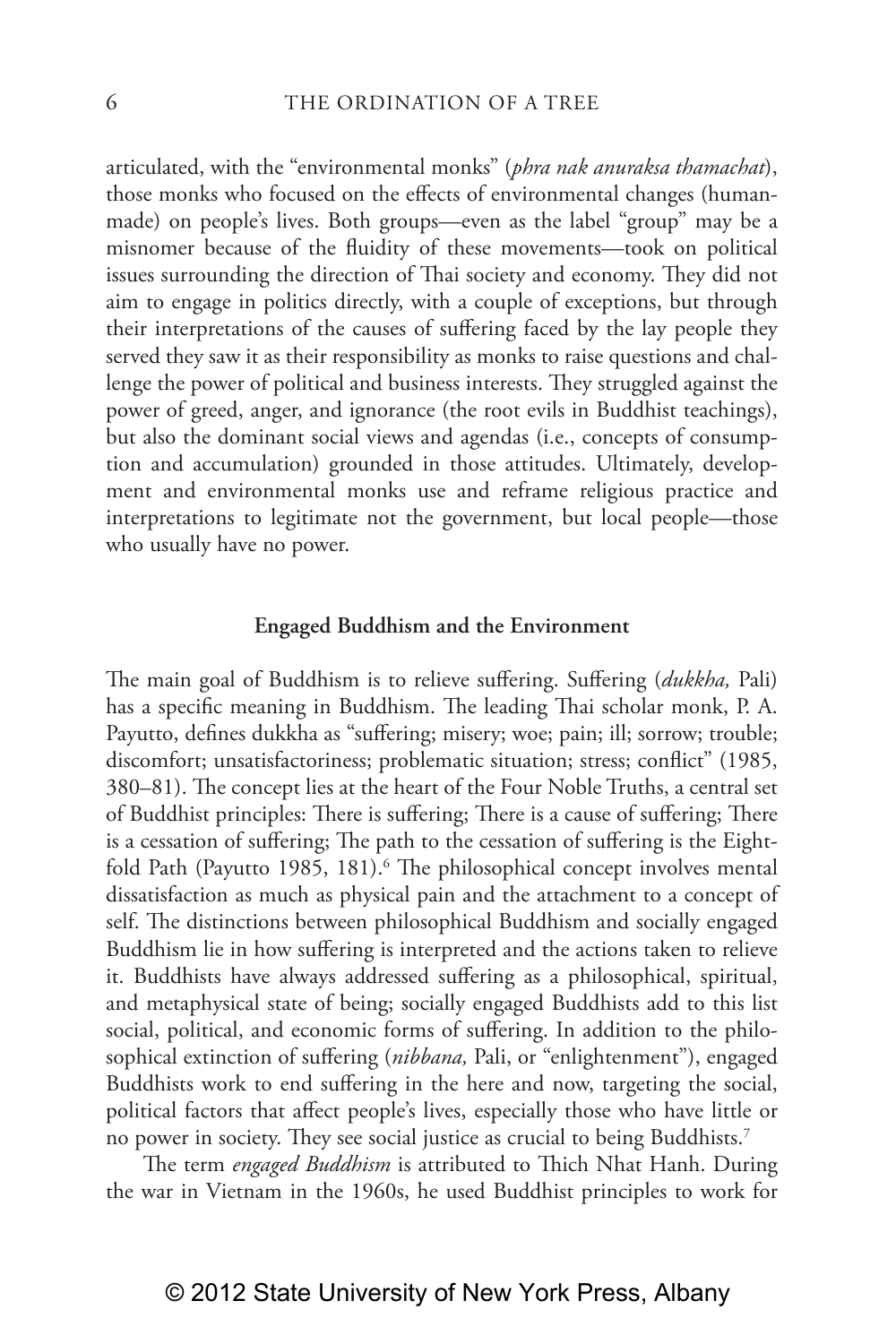social justice and peace. The concept of engaged Buddhism as a means of responding to modern social problems emerged concurrently in many Buddhist societies in the mid-twentieth century. Initially, activists who took a Buddhist approach focused on local issues and communities. Globalization not only brought capitalism and multinational business to Buddhist countries but also introduced alternative ideas intended to help people oppose dominant concepts of large-scale economic development and rapid growth. Buddhists concerned with social issues in different nations began to support each other as part of this process. In 1989, the Thai social activist Sulak Sivaraksa founded the International Network of Engaged Buddhists (INEB), a nonprofit organization that brings together Buddhists from around the world concerned with social justice. Information and ideas exchanged at INEB conferences and through the journal, *Seeds of Peace,* sparked new actions on local levels. The actions of engaged Buddhists, whose work is grounded in Buddhist philosophy, are contributing to a rethinking of the application of Buddhism in the modern world.

Among the many foci of engaged Buddhists is concern for the natural environment and the impact of its destruction on all forms of life. Thai environmental monks did not invent the idea of using Buddhism to deal with environmental issues. Buddhists across Asia and America point to scriptures that document reverence for nature and ground ecological activism in Buddhist teachings. His Holiness the Dalai Lama included environmental issues in his call to make Tibet a zone of peace; the Korean nun Jiyul Sunim fought the destruction of a sacred mountain to build a railway tunnel; and American Buddhists draw from different forms of Buddhism to express concerns about, and responsibility for, nuclear waste, deforestation, and water usage, to name only a few cases (for more examples, see Kaza and Kraft 2000; Tucker and Williams 1997). Beyond the Buddhist world, a movement linking religions of all kinds with ecology has been growing worldwide over the past several decades.<sup>8</sup>

Most of the literature on Buddhism and environmentalism focuses on the philosophical issues underlying this relationship. Some of it criticizes any claims to authenticity in the Buddhist scriptures or early Buddhism (Harris 1991, 1994, 1995, 1997; Schmithausen 1997). Others counter these critics through close documentation of the philosophical underpinnings of environmental concepts in Buddhism (Holder 2007; Swearer 1997). The irony is that most of this literature remains abstract. Socially engaged Buddhism is ultimately about relieving suffering in *this* world. Yet scholars of engaged Buddhism often idealize or silence local variations and the messiness of the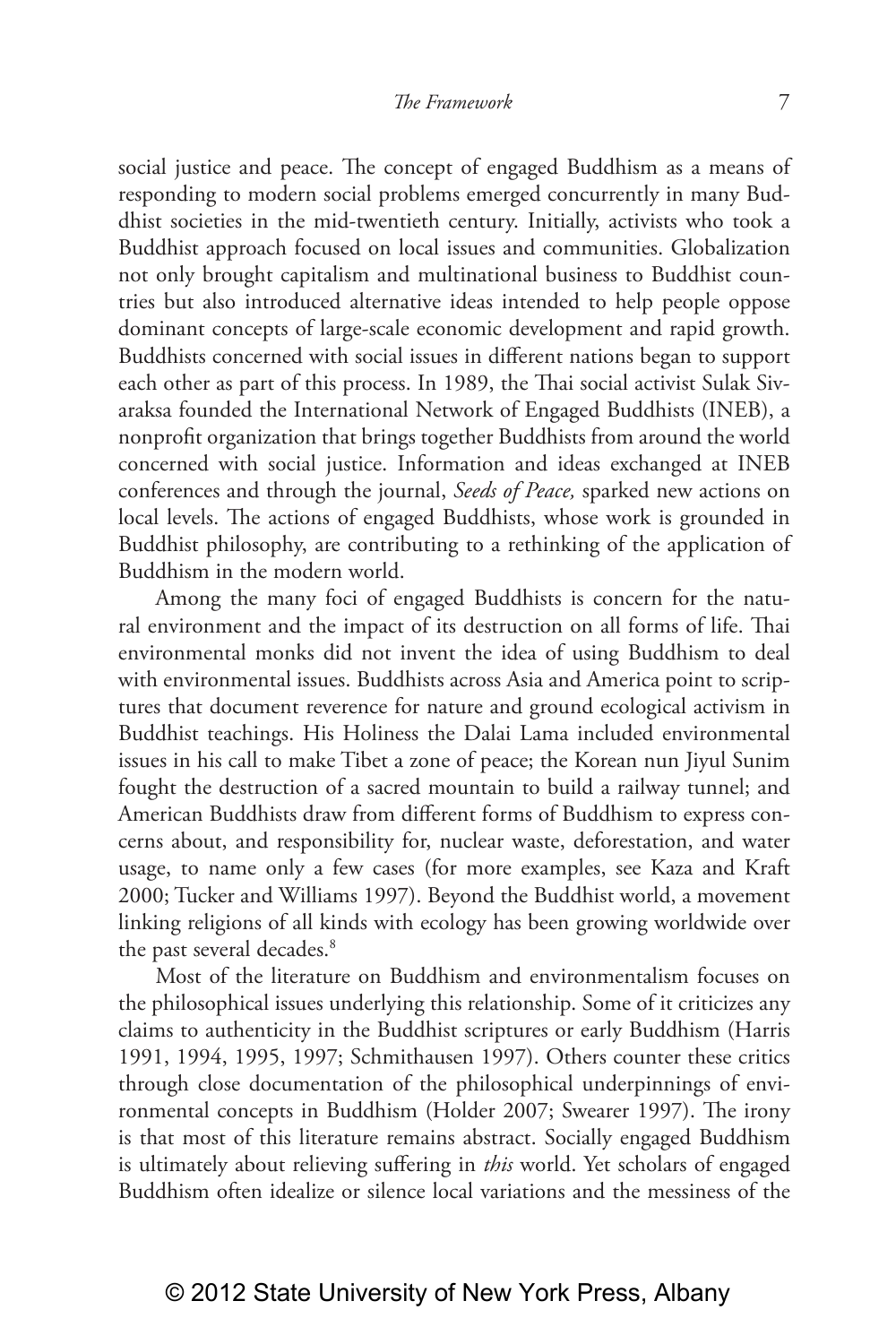application of Buddhist principles to contemporary problems in their efforts to justify engaged Buddhism as an authentic form of Buddhism. Buddhism is a lived religion, however, one that has been adapted throughout its history to multiple contexts and new issues. Environmental Buddhism is one of many examples of this process.

The goals of environmental Buddhism, based on both the ecological concept of interconnectedness found in deep ecology (Devall 2000; Halifax 1990; Macy 2000) and the Buddhist concept of dependent co-arising (*paticca samuppada,* Pali), emphasize modern, scientific methods and ancient religious principles.<sup>9</sup> In this way, Thai environmental monks are neither "modern" nor "traditional." The monks' interpretations of religion and science, and tradition and modernity, do not fall into clear-cut categories, but rather represent a creative blend of approaches appropriate for a changing world. Their example complicates and highlights the tensions inherent in the environmental crisis itself, and the questions facing Thai society as it attempts to deal with the crisis. The presence of these monks challenges Thais at all levels of society to confront what it means to be modern or traditional, local or global, Thai, and even what it means to be Buddhist.

#### **Sangha, Politics, and Environment**

The environmental crisis to which these monks are responding is the result of Thai society buying into global capitalism and rapid economic and industrial growth. The monks' response takes an ideological stance that criticizes this form of modernization, arguing that capitalism and consumerism are pulling people away from spiritual practice. Capitalism, they argue, emphasizes greed, ignorance, and anger. The monks call for a return to religious values as a guide for living simply and purely, and an emphasis on community-level society in which people care for each other and are sensitive to the impacts of their actions on others, including the natural world. In this way, they create an environmentalism distinct from that in the West, which tends to emphasize separation of people and the natural environment.<sup>10</sup>

In an article on Thai civic religion, Frank Reynolds (1994) describes the imaginative-symbolic and the practical, programmatic discourses that together form the basis of Thai legal culture. He frames these discourses within the concepts of *chat* (nation, including the people), *satsana* (religion), and *mahakesat* (kingship), the three-part formula of Thai civic religion since the early twentieth century. He examines how various actors in social, legal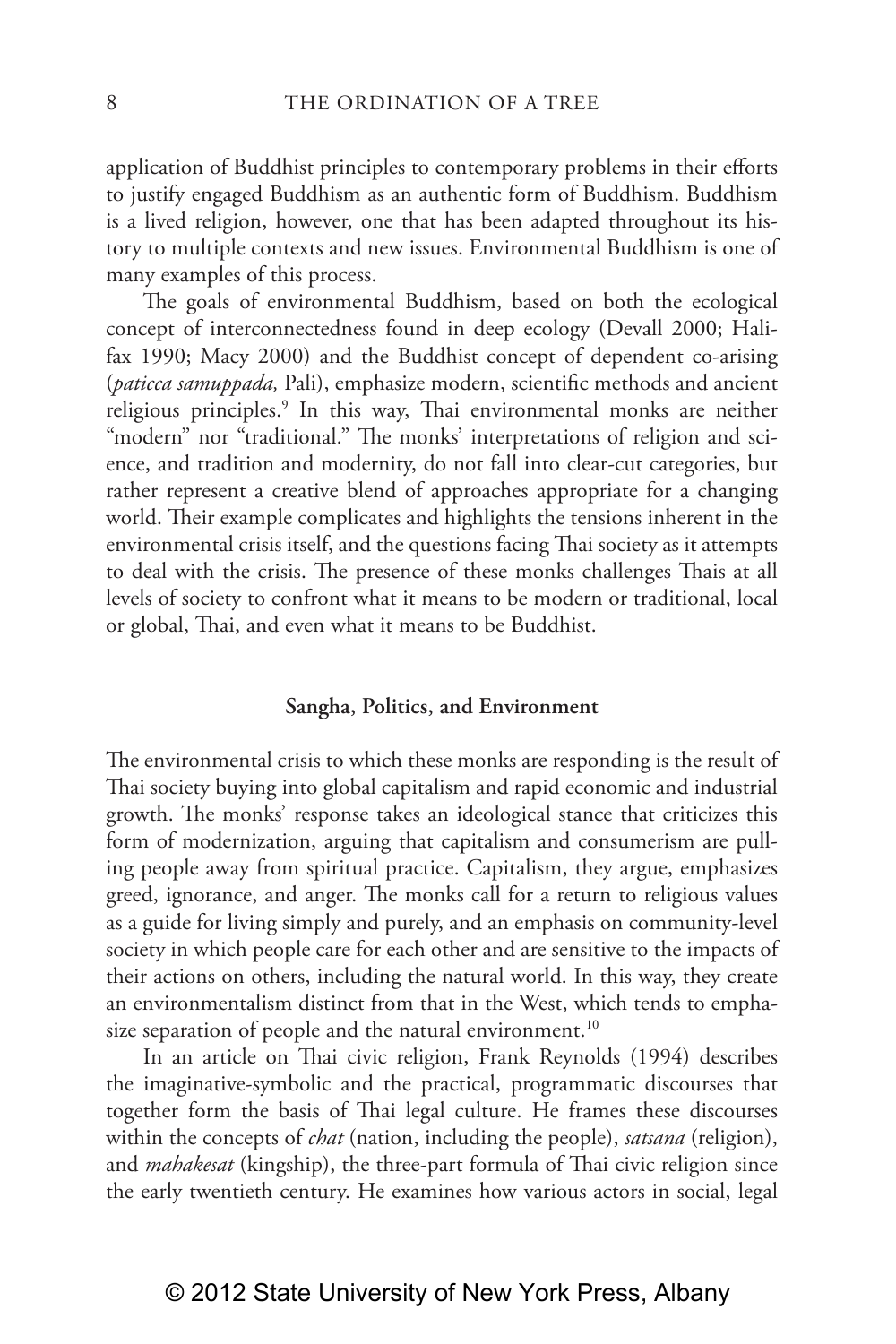conflicts use the rhetoric of these concepts to build their arguments. Reynolds points out two main strands in modern Thai Buddhism and how they intersect with Thai civic religion:

The first is basically conservative in that those involved are generally in concert with the mainstream interpretation of Thai civic religion and with the current patterns of Thai politics and law. The second strand is more radical in that the beliefs and practices of those involved have produced tensions within the status quo and conflicts with the powers that be. (Reynolds 1994, 445)

Reynolds places engaged Buddhists within the second, smaller strand because of their "anti-establishment" perspective (ibid., 449).

I agree with Reynolds that engaged Buddhists in Thailand, especially monks involved in environmental work, tend to challenge the "status quo" and the "powers that be," including the state. The relationship between environmental monks and the state, however, is not static, shifting as the two respond and adapt to each other. At times, environmental monks such as Phra Prajak Khuttajitto embody criticism of the state and its agenda.<sup>11</sup> Other times, these monks negotiate with the state, finding cooperation and collaborations that place people rather than politics at the center of their actions.

Environmentalism has become a major site of contestation in Thailand since the mid-1980s. The state, corporations, nongovernmental organizations (NGOs), people's organizations, and monks all vie for the moral high ground to control forms of development, the definition of environmental problems, and the land. Forsythe and Walker (2008, 25–26) linked the production of environmental knowledge with the politics of state making through the use of "environmental narratives."12 With echoes of William Cronon's (1996) critique of a wilderness approach to environmentalism, they argue that two main narratives dominate Thai discourse about the major environmental issue, the forest: One emphasizes an image of the forest as "wild," needing to be protected from people; The other prioritizes "local knowledge" of people living in the highlands for taking care of and conserving the forest. Both, they claim, "serve important political functions by enabling the Thai state to increase its control over resources and people, and by providing many of the ground rules within which environmental debate takes place and diverse social actors negotiate with the state" (Forsythe and Walker 2008, 18). Certainly the shifting engagement of environmental monks with the state falls into this description.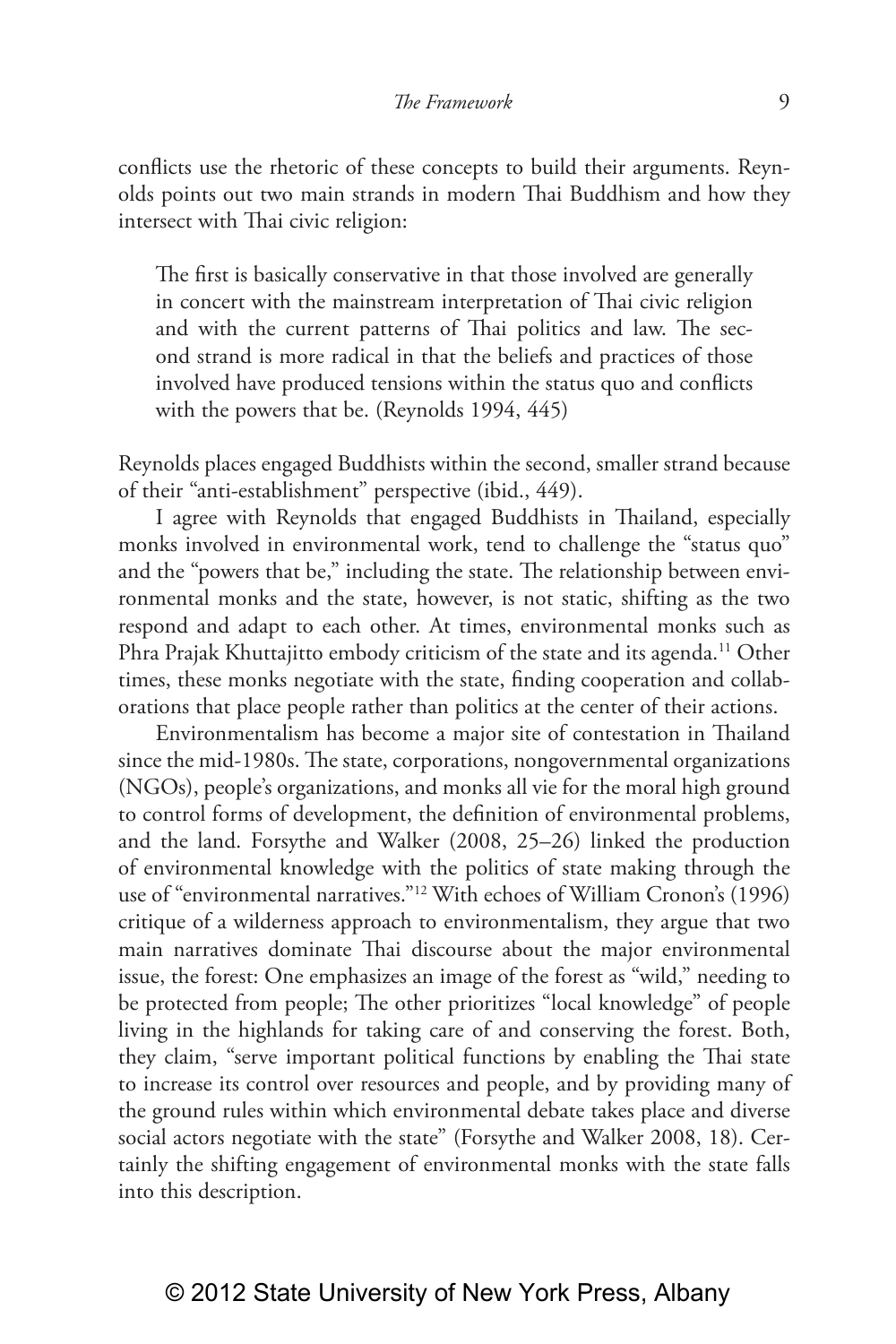Yet the case of environmental monks is more complex than Forsythe and Walker's framework would allow. James Scott's concept of "hidden transcripts" may be more accurate in describing the monks' evolving relationship with the state. He argues that "every subordinate group creates, out of its ordeal, a 'hidden transcript' that represents a critique of power spoken behind the backs of the dominant" (Scott 1990, xii). Since the 1980s, these monks have both openly and quietly negotiated with and challenged the dominance of urban elite, business, and the state in environmental affairs through rituals, seminars, networking, and even public protests, all contributing to the construction of a new knowledge of Buddhism in society. On one level, they acquiesce to the state's authority, for example, inviting government officials to play key roles in public rituals such as tree ordinations that promote forest conservation. On another, the monks quietly use the officials' participation in these rituals to legitimize the involvement of the sangha in environmental issues and their version of environmental knowledge that usually supports local people's control of the forest, subtly criticizing state policy in the process.13 Here we can see a version of Scott's hidden transcripts at work, albeit one in which a higher group (the sangha) speaks for a subordinate one (rural farmers).

The case of environmental monks illustrates the complexities of the connections between religion and environmentalism, and the challenges faced by monks who believe that engaging in social problems is a responsibility of the sangha. "*Phra nak anurak thamachat,*" the term applied informally to these monks, literally translates as "monks who conserve nature." I loosely translate the term as "environmental monks" rather than "conservation monks" because, as with environmentalism more generally, their activities place them within political debates. The term *environmental* embodies political debate and activism, while *conservation* conveys a more static, less political goal, one focused primarily on a concept of the natural environment separate from humans. These monks do not merely conserve nature, nor do they have a deep knowledge of the science of ecology. Their actions, aimed primarily at relieving the suffering of rural people, challenge the political and economic powers they believe encourage material development, consumption, and greed, ultimately resulting in suffering.14

While these monks work with environmental and development NGOs and challenge people with political, economic, and social power through their use of religion, they also seek to redefine the issues at stake. Aware of economic and social inequities, they frame the debates—about whether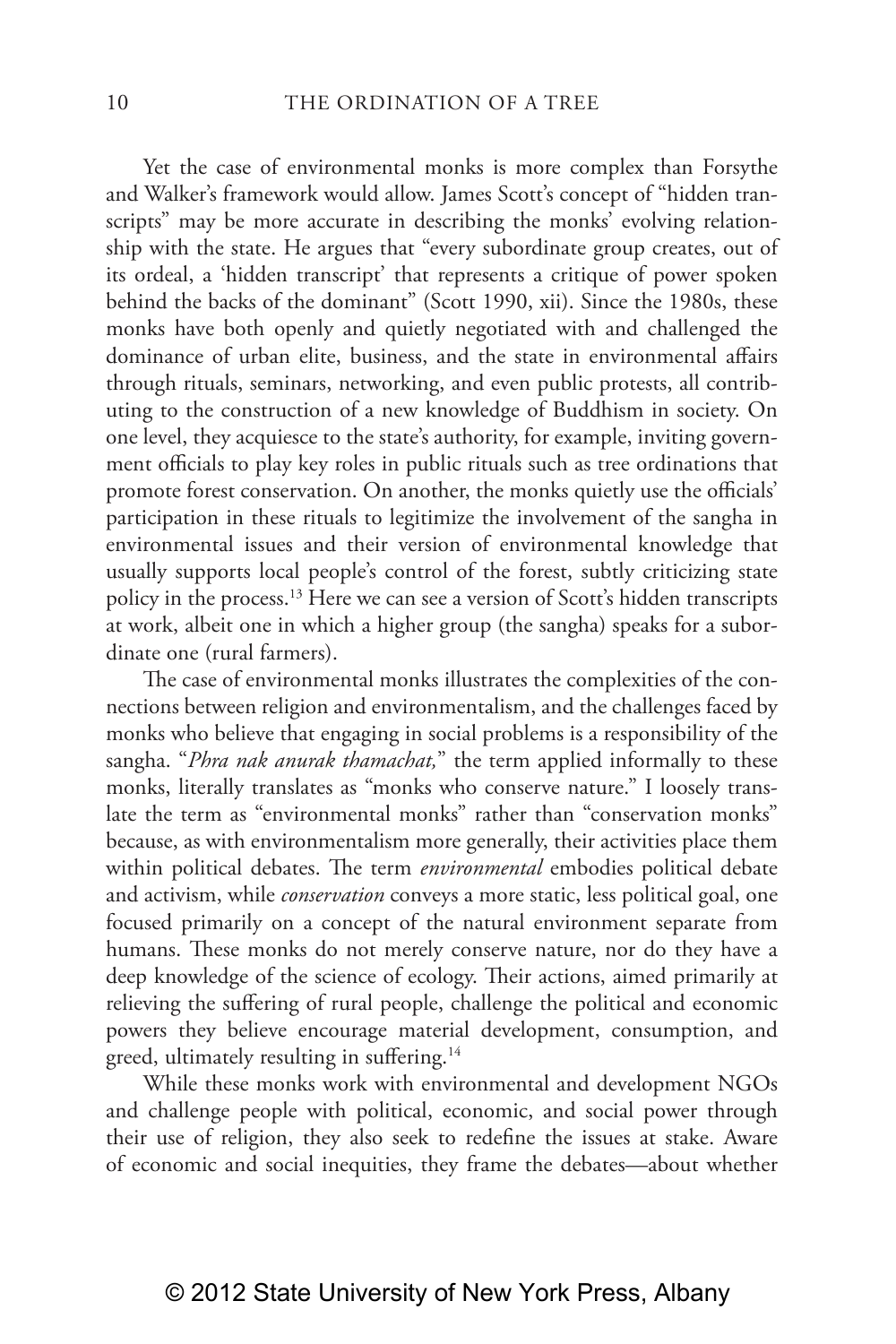people can live in and care for the forest, for example—in Buddhist terms, placing the relief of suffering at the center of their projects. Their actions serve to educate and motivate rural people to engage in conservation activities. More significantly, they add a moral element to environmental debates. Although they face risks and some have evoked strong criticism, through the exchange of experiences, philosophical interpretations, and the invention of new rituals, these monks have constructed a new knowledge of the spiritual and moral aspects of environmentalism.

## **Evolution of Buddhist Environmental Knowledge**

Within a decade of the performance of the first tree ordination, this knowledge entered mainstream vocabulary. Initially, the sangha hierarchy and members of the urban middle class criticized tree ordination rituals as not being true Buddhism; people were shocked and even outraged that monks would initiate trees into the sangha, a status reserved for humans. Misunderstanding the purpose of the rituals, some critics saw tree ordinations as violating the Vinaya, the disciplinary rules monks observe, since only humans can be ordained. While the rituals are not ordinations in a formal sense, the image of sanctifying trees and the forest through the ritual gained national (and international) attention, raising awareness about the difficulties people dependent on the forest face. The shock value of using ritual to highlight social problems and challenge social power provided environmental monks with an effective tool to meet their goals.

Since the first tree ordination performed for forest conservation in 1988 the rituals have become increasingly accepted and popular across Thailand. The best example of the impact and popularity of tree ordinations came in 1996–97. During that time, a coalition of nongovernmental, people's, and governmental organizations initiated a program to ordain fifty million trees in honor of the fiftieth year of the king's reign (Tannenbaum 2000; Isager and Ivarsson 2002; Delcore 2004b). The image of the ordination described by Delcore above occurred as part of this program. It would appear that the environmental monks met their major objectives, at least in part. While threats to the forest still exist, the monks succeeded in raising awareness of deforestation. At the same time, they created a powerful, visible means of keeping Buddhism relevant in society, showing its applicability to dealing with social issues.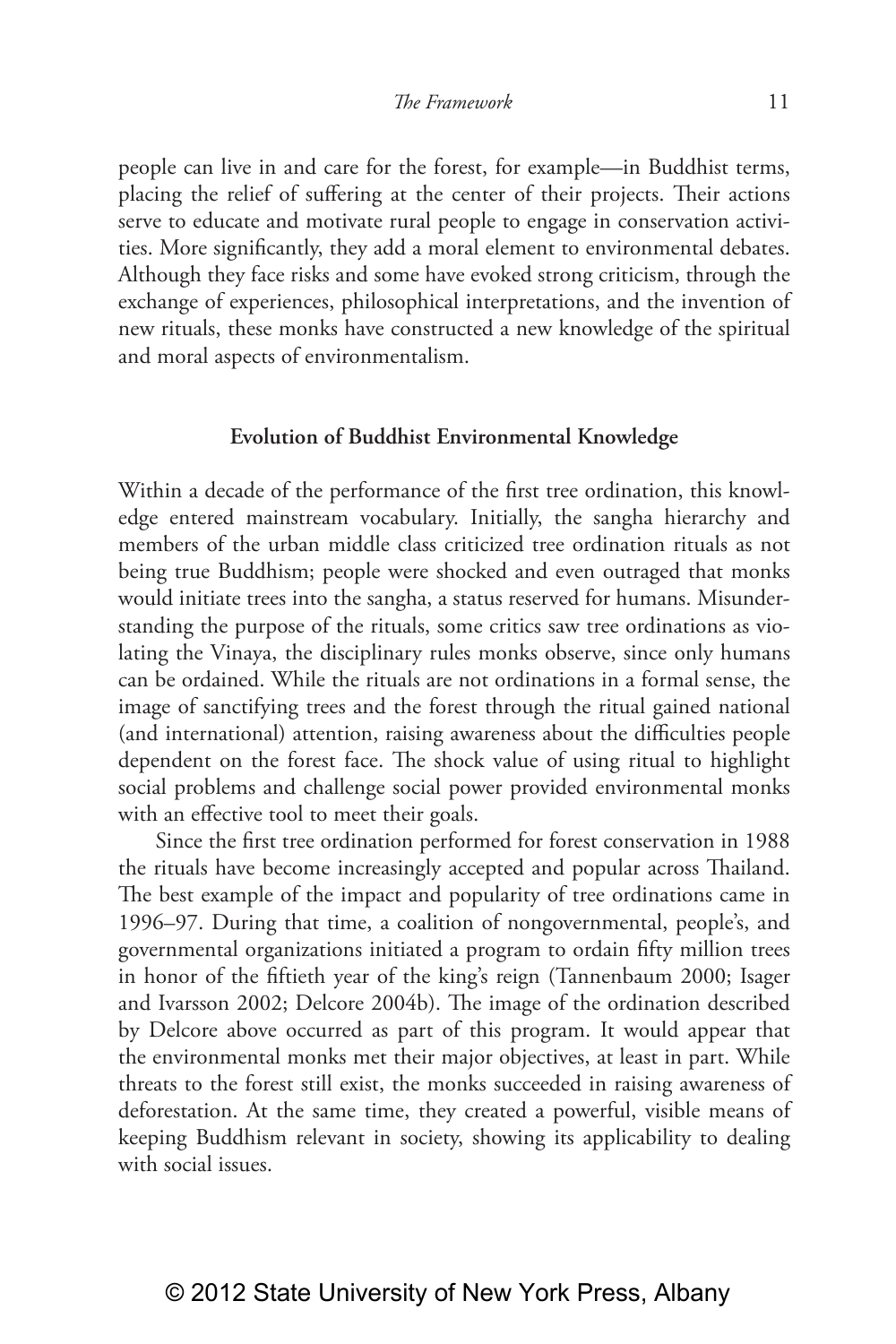Yet the growing popularity of tree ordinations and their appropriation by mainstream society threaten their potential to effect change and help people deal with suffering. The contexts for the rituals have changed. Rather than pushing people to question modern, consumerist values as causes of environmental destruction and human suffering, such rituals are increasingly used to support national agendas and to undermine the power of the rural people whom environmental monks aim to help. The image of beauty contestants posed while wrapping robes around trees demonstrates the degree to which the ritual has been popularized and made into an expression of consumer culture, thereby removing it, at least in part, from its religious context.<sup>15</sup>

Environmental monks worked hard to gain acceptance by both the sangha and the laity, showing their work as grounded in Buddhist teachings. As their actions, particularly tree ordinations, became more widely accepted, these monks may have unwittingly undermined the effectiveness of their projects. Once accepted into the mainstream, the actions have become expected practice for many monks. They are performed frequently, often without educating the lay participants about environmental issues or a genuine commitment on the part of the sangha or the laity to follow up on the protection of the land and trees involved. Environmental monks are now often recognized for their work through ecclesiastical promotions and have considerable administrative responsibilities, leaving them little time to invest in conserving the forest or initiating new projects. Monks with whom I spoke in 2006 expressed this concern, saying they faced difficulties in maintaining the original intention behind the rituals and their environmental work. The necessities of obtaining funding for social change work often overrode their goals, leading to shifts in what they emphasized. For example, I was told that funders preferred projects directed at HIV/AIDs rather than building community forests. Even so, according to Phra Paisal Visalo, their work is still not fully supported by the laity (personal communication 10/6/2006). The challenge is to integrate their reinterpretations of Buddhist philosophy and practice with the expectations of Thai society.

## **Sources of Buddhist Environmentalism**

Nature is *rupatham* [tangible], with several deeper levels of meaning. . . . Conserving nature is one means of conserving the deeper meaning of the religion (*namatham* [intangible]). (Phra Maha Chan Khunwuttho, interview 7/12/1991)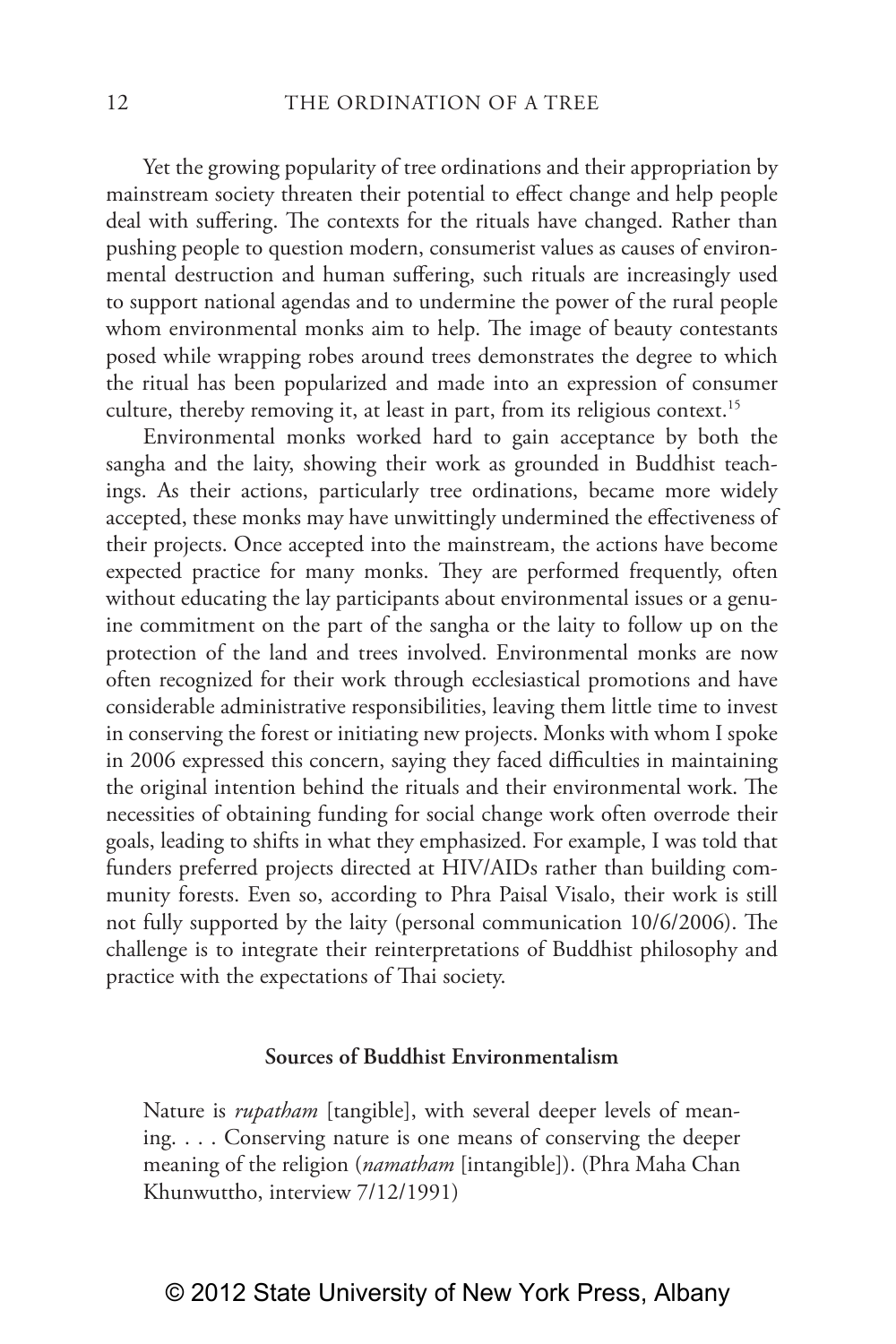According to Phra Maha Chan Khunwuttho, an older monk from Khorat Province strongly influenced by the well-known philosopher monk Buddhadasa Bhikkhu, rituals are only tools of monks, one method of promoting environmentalism. More important for him are the Buddhist lessons underlying environmental activism. He sees nature as a means of teaching about and preserving the essence of Buddhism (what he calls *namatham,* or "intangible"), especially within a rapidly changing society. For Phra Maha Chan, Buddhist environmental activism serves two interrelated purposes: it helps to protect and preserve the natural environment with the goal of lessening the suffering that accompanies environmental destruction; and it supports and promotes the deeper meaning of the religion aimed at realizing enlightenment, or relief from suffering.

Incorporating Phra Maha Chan's approach with those of the activist monks (Phra Maha Chan sees himself more as a philosopher monk), it becomes clear that *rupatham,* in this case the tangible forms of Buddhist environmentalism, and namatham, its philosophical interpretations, exist in a dynamic, two-way relationship.16 The philosophy supports and legitimizes activism by grounding it within religious and historical traditions. It supplies a conservative link with the Buddha's teachings that enables activists to innovate and challenge society from a sacred position. Buddhist activism, in turn, makes the philosophy relevant and applicable in the modern world. As Phra Somkit Jaranathamamo told me, the use of rituals and aspects of religious practice (including spirit beliefs) familiar to the lay people with whom activist monks work provides a context within which these monks can gradually adapt the religion—both popular practices and philosophical interpretations—to deal with new problems, including the environmental crisis.

The process of interpreting Buddhism to deal with environmental problems has been criticized by some Western scholars for either idealizing early Buddhists as having a conscious ecological ethic (Schmithausen 1997) or reading modern environmentalism into Buddhism without careful scriptural study (Harris 1991, 1994, 1995, 1997; Pedersen 1995). Buddhist environmentalists have, according to Ian Harris (1997), been overly influenced by a global environmental discourse leading them to argue for a Buddhist environmentalism that is not supported by either the texts or Buddhist history. For example, at the beginning of an article entitled, "Buddhism and the Discourse of Environmental Concern," Harris states,

My central contention will be that, with one or two notable exceptions (Schmithausen springs to mind here), supporters of an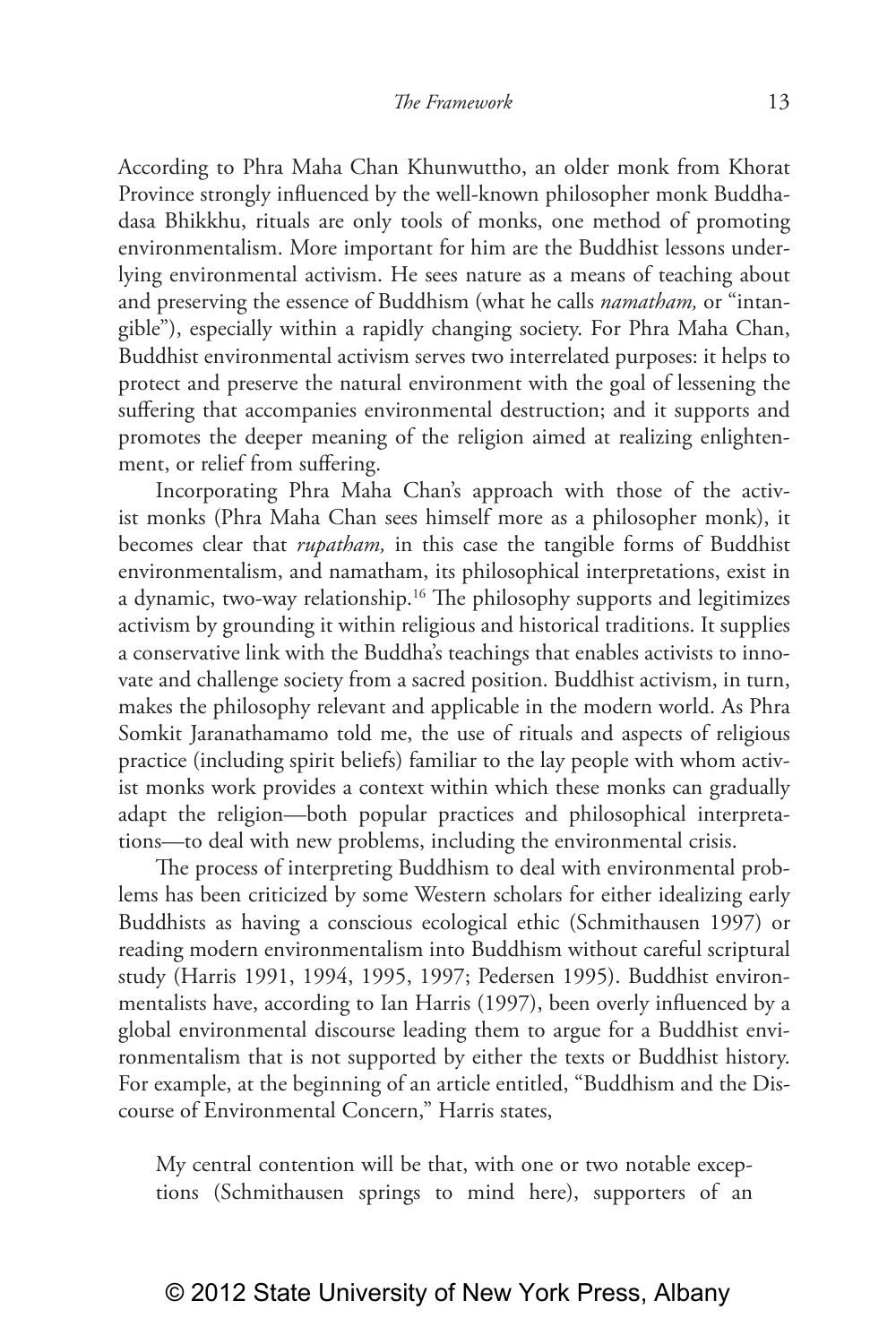authentic Buddhist environmental ethic have tended toward a positive indifference to the history and complexity of the Buddhist tradition. In their praiseworthy desire to embrace such a "high profile" cause, or, to put it more negatively, in their inability to check the influence of a significant element of modern globalized discourse, Buddhist environmentalists may be guilty of a *sacrificium intellectus* very much out of line with the critical spirit that has played such a major role in Buddhism from the time of the Buddha himself down to the modern period. (Harris 1997, 378)

Perhaps Harris is right that a call for contemporary environmental activism cannot be supported through a strict philosophical interpretation of the Buddha's original teachings. What I find interesting, however, is that many contemporary Buddhists (including some learned monks) believe it *can*. In addition, his criticisms do not take Buddhism into account as a living religion that responds—and has throughout its long history—to different and changing sociopolitical, cultural, and, I would argue, environmental contexts. I examine Thai socially engaged monks' various interpretations of Buddhist philosophy and teachings in their own terms, as social actors making conscious decisions about how they read, practice, and apply Buddhist principles. Socially engaged monks are, in my view (and contrary to Harris's argument above), critically examining their tradition in light of contemporary situations and problems. Through their own agency, they have aligned themselves with social and environmental activists, often taking on controversial issues. Similarly, they articulate an environmental discourse in terms meaningful to themselves and the local people with whom they work. (While the Thai environmental movement has been somewhat influenced by Western concepts of environment, most of the environmental monks with whom I have spoken do not start from that perspective. Rather, they frame their concepts of environment in terms of Buddhist ideas, even as these may not align directly with more conservative interpretations of the scriptures.)

Viewing Buddhism as a living and lived religion, with multiple forms, interpretations, and practices, I take an ethnographic approach and follow the lead of Thai people, particularly the villagers with whom I lived and studied, in looking to environmental monks as sources of Buddhist environmentalism. These monks hold positions of influence, respect, and moral authority among many Thai Buddhists in both cities and villages, thereby providing insight into what the religion means to different people in changing contexts.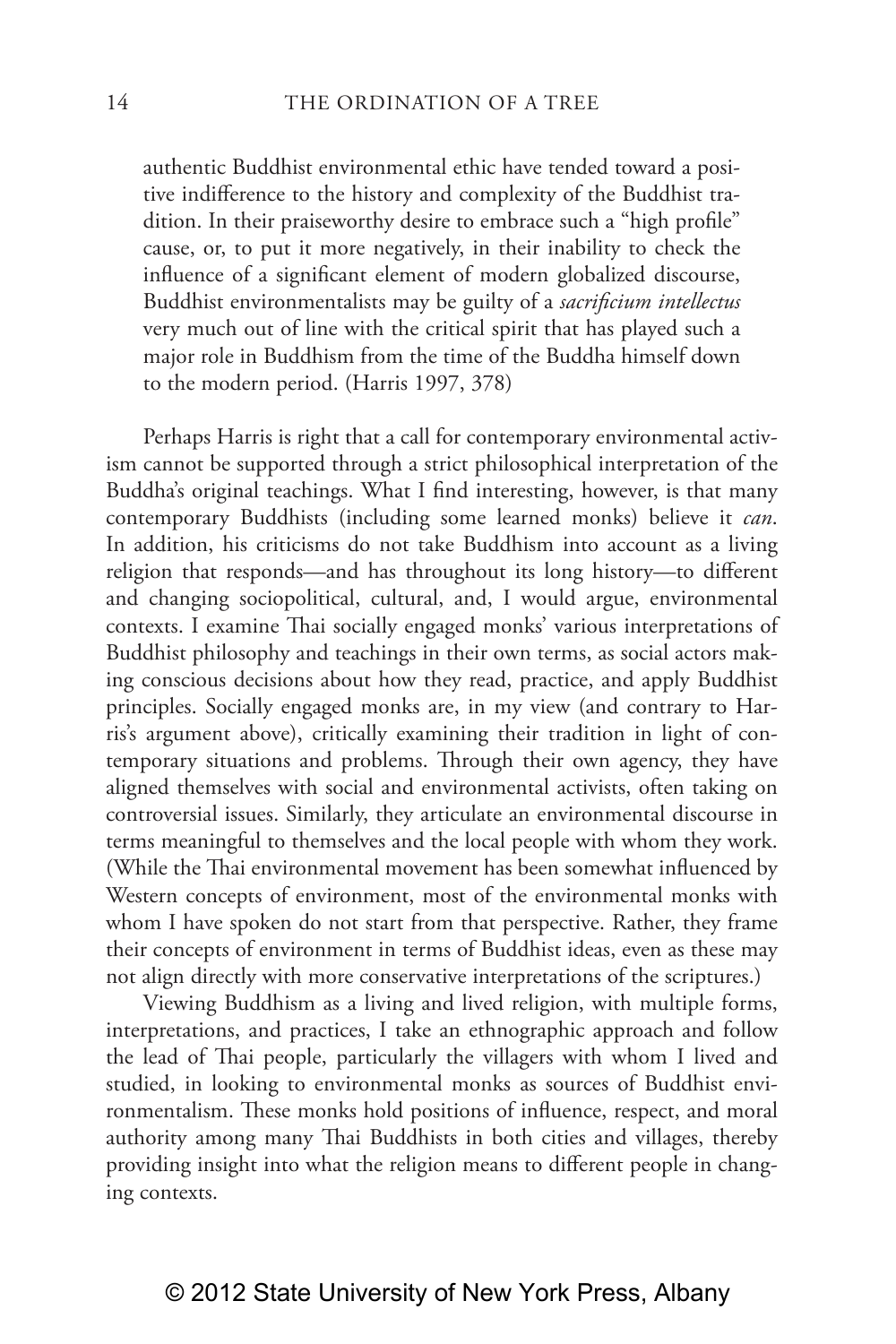Socially engaged monks—including both development and environmental monks—must continually earn and defend their reputation and moral authority. There is not one exemplar "socially engaged monk" respected by all Thai Buddhists, nor is there a single, unified interpretation of Buddhism used by all activist monks to support their work. Their various interpretations show Buddhism as a lived religion, challenged and adapted by those who practice it to make it relevant to their daily lives and immediate situations (see McMahan 2008).

#### **In the Field**

Ethnographic fieldwork is not a value-free activity that results in hard facts. The knowledge gained and created in the process contributes to an evolution of understanding of the subject matter. In this case, my research with environmentalist monks contributed to the creation of the category of "environmental monk," in that my writing brought the activism of these monks to the world. I made certain monks famous internationally, such as Phrakhru Pitak Nanthakhun, because the idea of a tree ordination was as surprising and captivating for non-Thais and non-Buddhists as it initially was within Thailand (Darlington 1993, 1997, 1998, 2003a, 2003b, 2003c, 2007).

Shortly after the publication of my article "The Ordination of a Tree" in 1998, in which I detailed how tree ordinations occur, I began to receive inquiries from various researchers, reporters, and documentary makers about contacting Phrakhru Pitak. As far as I know, none have followed through in visiting Phrakhru Pitak in Nan Province, nor have they actually written about his work. But the form of the queries—asking about the work of environmental monks through questions about him specifically—demonstrated one unintentional outcome from my research. Phrakhru Pitak became a face of the movement for the world through my writing.

One purpose for writing this book is to correct the assumptions contained within such inquiries. First, despite expectations that such a movement could not last, the movement continues, including the performance of tree ordinations. The activities and foci have evolved and the emphases have expanded. The monks and their supporters no longer focus solely on forests, but consider the impacts of other kinds of environmental problems as well. They integrate other kinds of issues that affect the lives of the Thai people, such as development projects and HIV/AIDS. Their work remains vital and critical for addressing social issues and challenging the majority of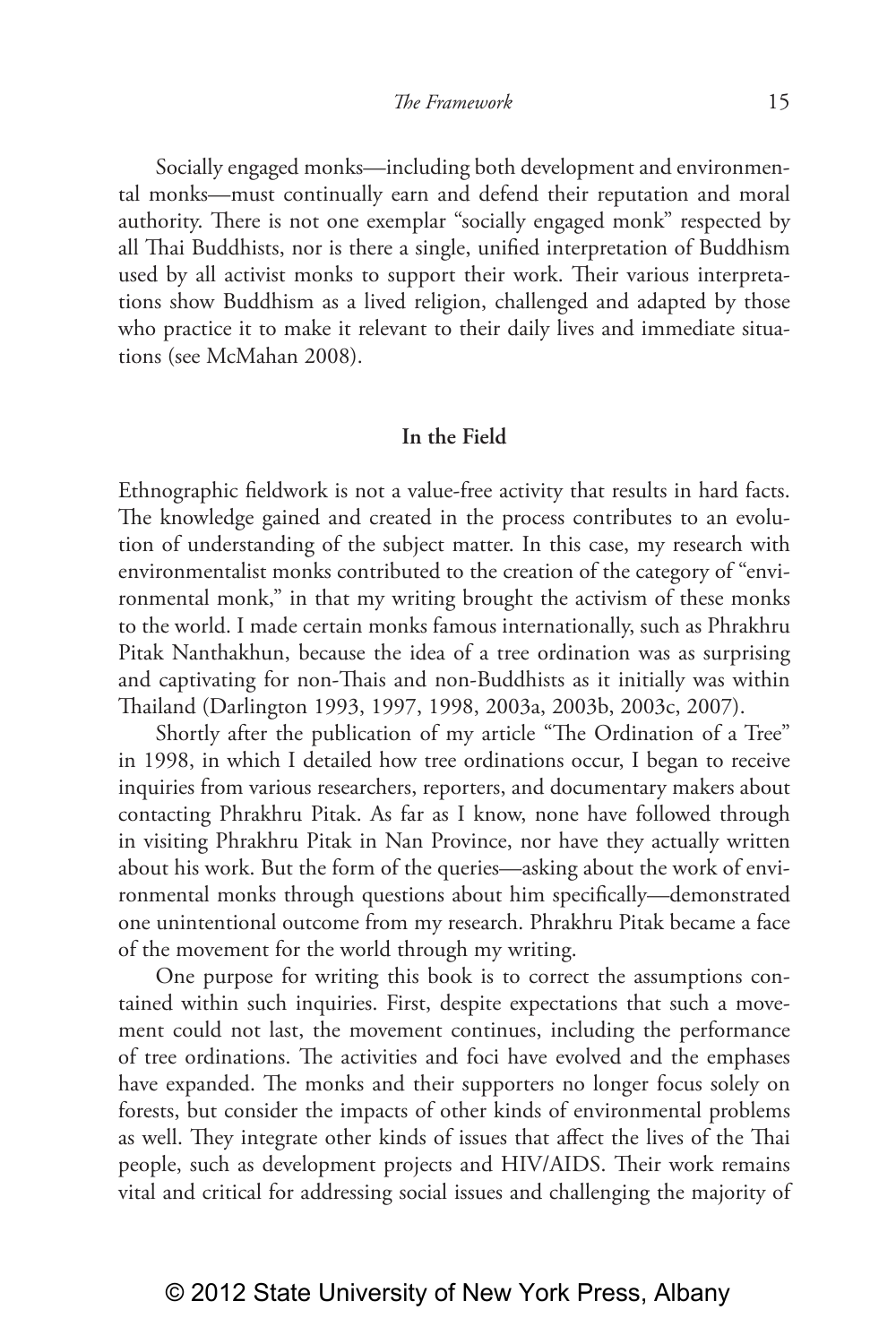Thai society to enact Buddhist values in their daily lives rather than the values of consumption and economic growth.

Second, Phrakhru Pitak, while actively engaged in environmental and development efforts based on his interpretation of Buddhist principles and groundbreaking in his creative approaches to this work, is only one of a number of innovative monks doing this work. They all take risks in the process, ranging from close scrutiny by both the sangha hierarchy and the lay society, to the arrests in 1991 that ultimately ended Phra Prajak Khuttajitto's radical participation in the movement, to the assassination of Phra Supoj Suvacano in 2005 in a conflict over land use (see chapter 7). All these monks contribute to the progress of environmental awareness, the understanding of the negative impacts of certain kinds of economic development, and the rethinking of Buddhism in society. Even though I focus on particular monks, including a chapter on Phrakhru Pitak's story (chapter 2), readers should realize that these monks are representatives of a larger, and evolving, movement.

Third, despite all they have accomplished, these monks are not flawless heroes. It is easy to idealize them and perceive them as the leaders of a valiant fight against the evils of capitalism and globalization. As monks, they occupy a revered status in Thai society, but not one that is above criticism. In my writing I try to balance my respect for these monks and their work, and the obligations I owe them for allowing me to witness their efforts, with the realities and challenges they face daily. They each negotiate many pressures from the sangha, the laity, the government, the media, and researchers like me—and make compromises along the way. As a small minority of the sangha in Thailand, they do not represent all of Thai Buddhism, and some Thais criticize them for going beyond the "norm" of expected behavior for monks. At the same time, their successes and efforts have created new norms of expectation. My goal is to shed insight into the processes through which these monks maneuvered, and to understand the anticipated and unintended consequences of their decisions and actions on both Buddhism and the environmental movement in Thailand.

My path to Phrakhru Pitak, Phra Somkit, and Luang Pu Phuttapoj Waraporn, the three monks with whom I have studied most closely, illustrates the somewhat random nature of ethnographic fieldwork. It is important to understand both who they are and how I came to work with them, placing both their work and mine within the broader contexts of Buddhist environmentalism in Thailand and the anthropological study of this movement. I chose to work with these monks because of the innovative nature of their work, and because I had introductions and connections to them.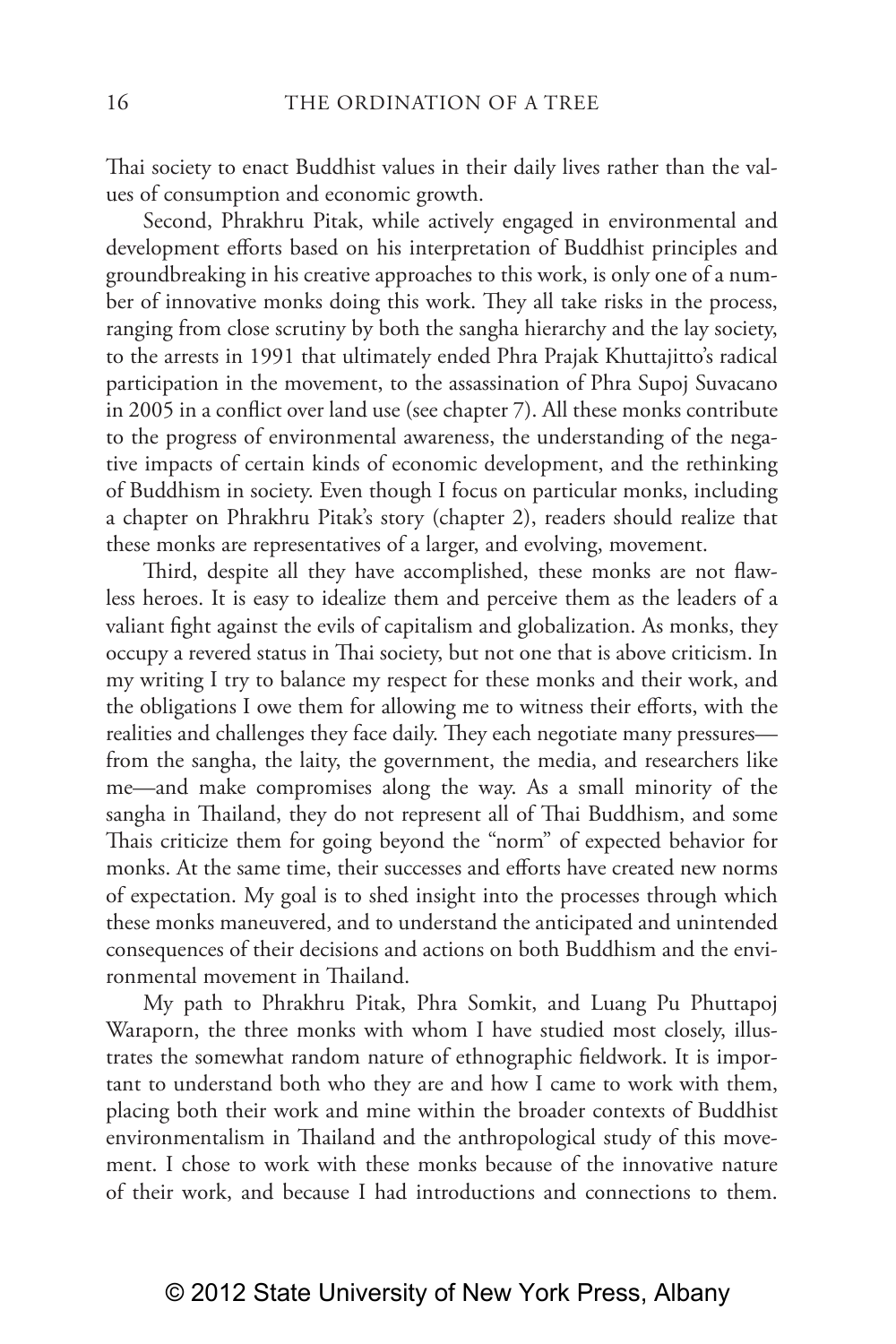I could easily have chosen other monks in other regions of Thailand, and I encourage future researchers to do so to flesh out our understandings of engaged Buddhism in Thailand, the influence of Buddhist thinkers on environmental and development issues, and the ways in which Buddhism is evolving through both the work and ideas of these monks and the responses of others, lay and religious, to them.

My introduction to engaged Buddhism in Thailand came from Vira Somboon, then a graduate student of political philosophy at the University of Michigan who was one of my Thai language teachers. Vira had ordained for a year as a monk with Buddhadasa Bhikkhu, one of Thailand's preeminent Buddhist philosophers and an engaged Buddhist leader. He gave me a book by Sulak Sivaraksa, a lay Buddhist leader and social critic, entitled *Religion and Development,* first published in 1976, and encouraged me to examine the work of monks undertaking alternative development initiatives based on Buddhist principles. The ideas of these two engaged Buddhist thinkers—Buddhadasa and Sulak—influenced my own approach to questions surrounding economic development and engaged Buddhism, even as I never met Buddhadasa and only met Achan Sulak<sup>17</sup> several years after I began my research. Their impact on engaged Buddhism in Thailand, particularly with monks involved in development and environmental activism, is pervasive even today, almost two decades after Buddhadasa passed away. Their work led me to study the alternative development promoted by Buddhist monks, even though the first monk with whom I studied, Luang Pu Phuttapoj Waraporn (Chan Kusalo),<sup>18</sup> was not directly influenced by either of them.

Inspired by Sulak's ideas, I began my research in 1986 in northern Thailand on monks undertaking rural economic development. Anan Ganajapan, an anthropologist at Chiang Mai University, directed me to Luang Pu Phuttapoj's organization, the Foundation for Education and Development of Rural Areas (FEDRA), just north of Chiang Mai city. Phuttapoj, aware of young villagers leaving for work in the cities as early as the 1970s, founded FEDRA in 1974 to support the livelihoods of farmers and give them the tools and knowledge to remain in the villages. His favorite saying, "spiritual and economic development must work together to solve problems" (*setthakhit kap chitchai tong kae panha phromkan*), captures his philosophical as well as practical approach. Phuttapoj was one of the first Thai monks to interpret Buddhism as the basis for dealing with poverty and its resulting suffering, challenging the material, consumer focus of government-led economic development.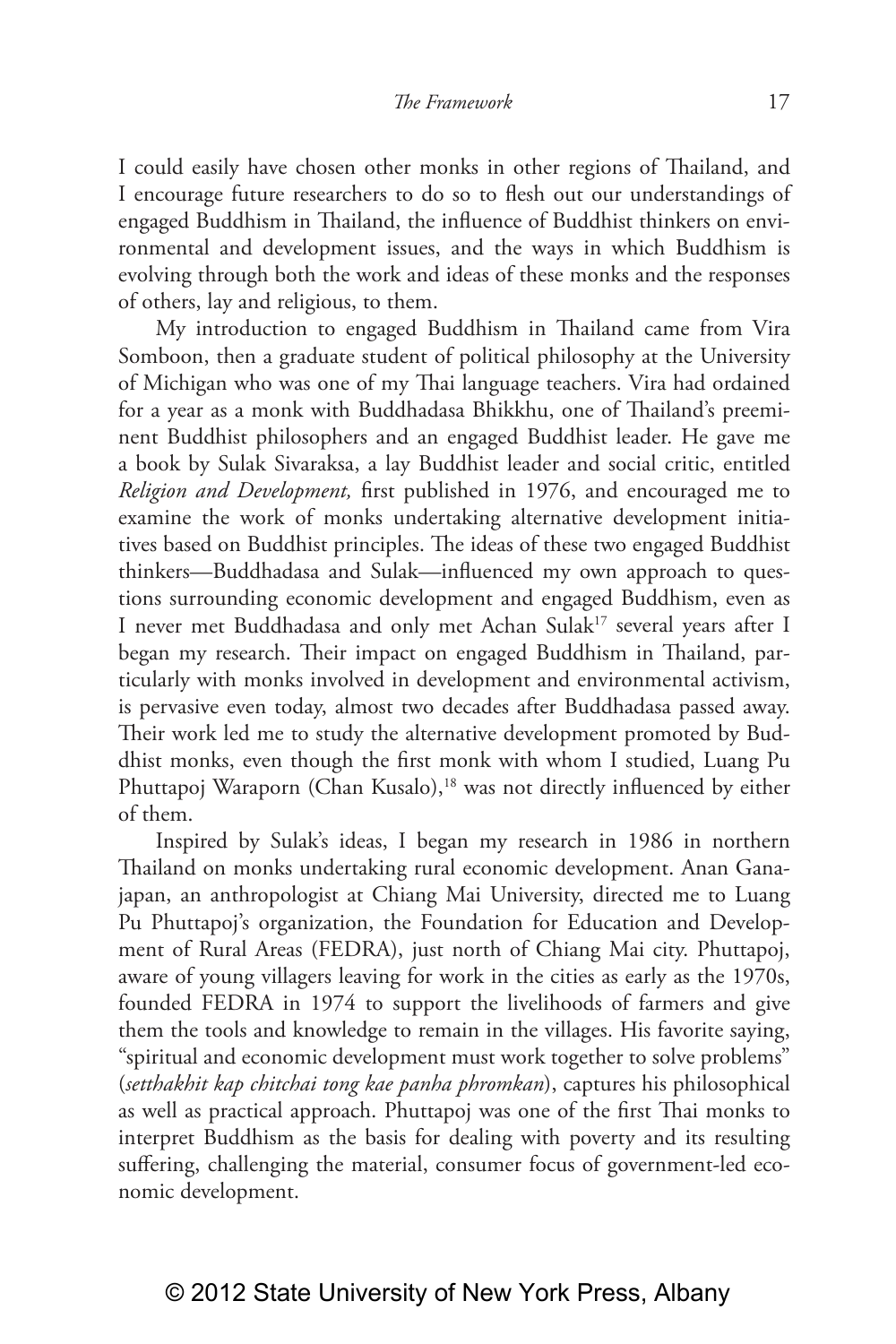I spent two years researching Luang Pu Phuttapoj's work, FEDRA's programs, and villagers' reactions to them. I learned about the challenges facing the minority of Thai monks who saw development work as central to their mission of relieving suffering. The predominant push in Thai society toward consumerism, measuring success and the "good life" through material goods, ran counter to the efforts of development monks and NGOs struggling to promote alternatives (Darlington 1990). During this research, I became aware of a few monks incorporating environmental concerns with their development work.

I returned to begin this next project—really a continuation of the original research—in 1991, again starting in Chiang Mai. Many of the anthropologists at Chiang Mai University are social activists, combining their research with social criticism and efforts to promote social and economic justice. By 1991, a national movement had emerged advocating for legal recognition of community forests. Although the definition of "community forest" was debated, the common element in the activists' movement emphasized the agency of local people whose lives depended on the forests. Recognizing the critical position of monks in village life, the NGOs and academics in the community forest movement reached out to support the emerging Buddhist environmental movement. Through Anan Ganajapan and the community forestry project of a coalition of academics and NGOs, I met Sakchai Parnthep, an activist from Nan Province who worked closely with Phrakhru Pitak Nanthakhun. Traveling to Nan and participating in a tree ordination supported by Northern Thai NGOs and academics, coordinated by Sakchai and other local NGO workers, and sponsored by Phrakhru Pitak, initiated me into the Buddhist environmental movement and set me up for fieldwork in Nan.

My research with environmental monks, unlike my initial study of FEDRA, was multisited. While based in Nan and focusing on Phrakhru Pitak's projects, I traveled across Thailand to visit other monks engaged in environmental and development projects. In the early 1990s, NGOs coordinated numerous seminars for environmental monks, sometimes as many as twenty a year. I attended several of these seminars, further expanding my exposure to different monks' work. In 1992–93, I concentrated on this project, balancing my time between Nan, where I primarily stayed in Phrakhru Pitak's home village, visiting other monks, and observing environmental seminars. I gained a sense of how villagers reacted to these projects in Nan, but mostly I focused on the ways in which monks implemented their projects and how they used Buddhist principles in the process.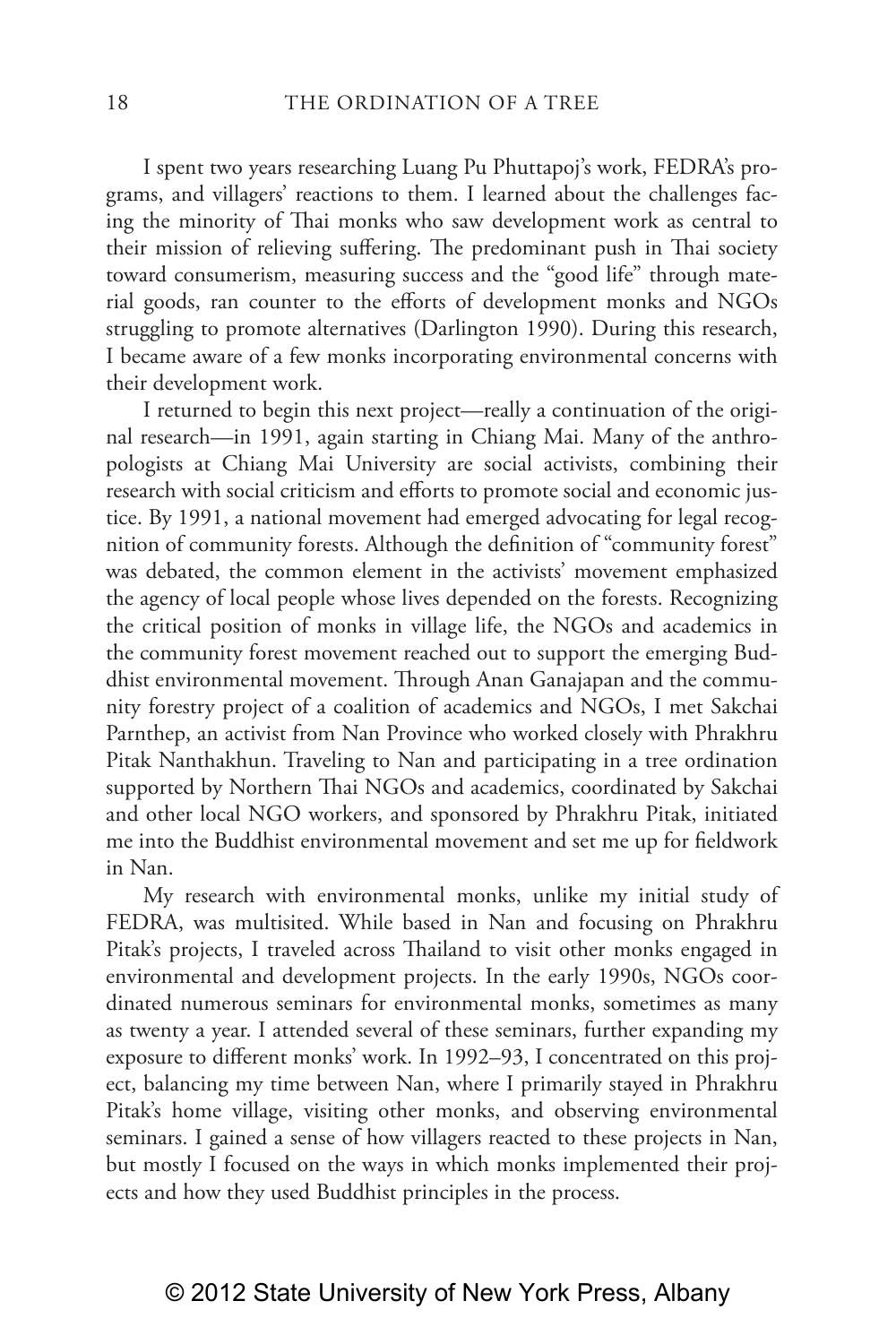I discovered that most of the activist monks did not articulate strong philosophical statements for their approaches. They used simplified explanations, aimed at getting local people committed to their projects. An extensive literature on Buddhism and ecology explores the scriptural connections, as discussed above. I was more concerned with how the monks on the ground interpreted them for practical applications, the challenges they faced, and the potential of their projects for long-term impact.

As a white, middle-class woman from the United States, I found interacting with monks different from the experiences of my Thai colleagues, male and female. First, I needed to be circumspect in my dealings with the monks, especially after a series of sex scandals rocked the Thai sangha in the early 1990s. All my encounters with monks had to be in public, or at least where anyone could listen in or witness our engagements. The fact that I was a foreigner mediated this challenge. I was often seen in a different category from Thai women. Monks and lay people alike assumed I had limited knowledge of either Buddhism or Thai society, and therefore excused mistakes in my behavior. People took the time to explain obvious details to me, often as if speaking to a child. In reality, I was a child in relation to their lives and knowledge, and I appreciated their patience in teaching me.

This exceptional category gave me access to particular settings. The Buddhist environmental movement is primarily a site for monks and men. The only women involved are a few NGO workers, who mostly focus on villagers, and academics. I never met any female monastics engaged in the movement, beyond providing logistical support. This case highlights the gender imbalances in Thai Buddhism. Until recently the only religious option for Thai women was to become *mae chi*. Mae chi are not fully ordained, and Thais hold relatively little respect for them.<sup>19</sup> The predominant female academic promoting Buddhist environmentalism during the 1990s was Chatsumarn Kabilsingh. In 2003, she ordained as a *bhikkhuni* (fully ordained nun) in Sri Lanka, where female ordination had recently been revived (Mrozik, 2009). With her struggles to gain acceptance for female ordination in Thailand, she currently pays less attention to environmental issues than she did in the 1990s.

In 1992, I observed a small seminar on the problems faced by activist monks, including relations with women. Twenty monks participated, supported by three lay NGO workers. The only other women there were three mae chi who did not participate in the seminar but cooked for the participants. The monks allowed me to listen into all their discussions except those explicitly concerning women. One older monk expressed some hesitations